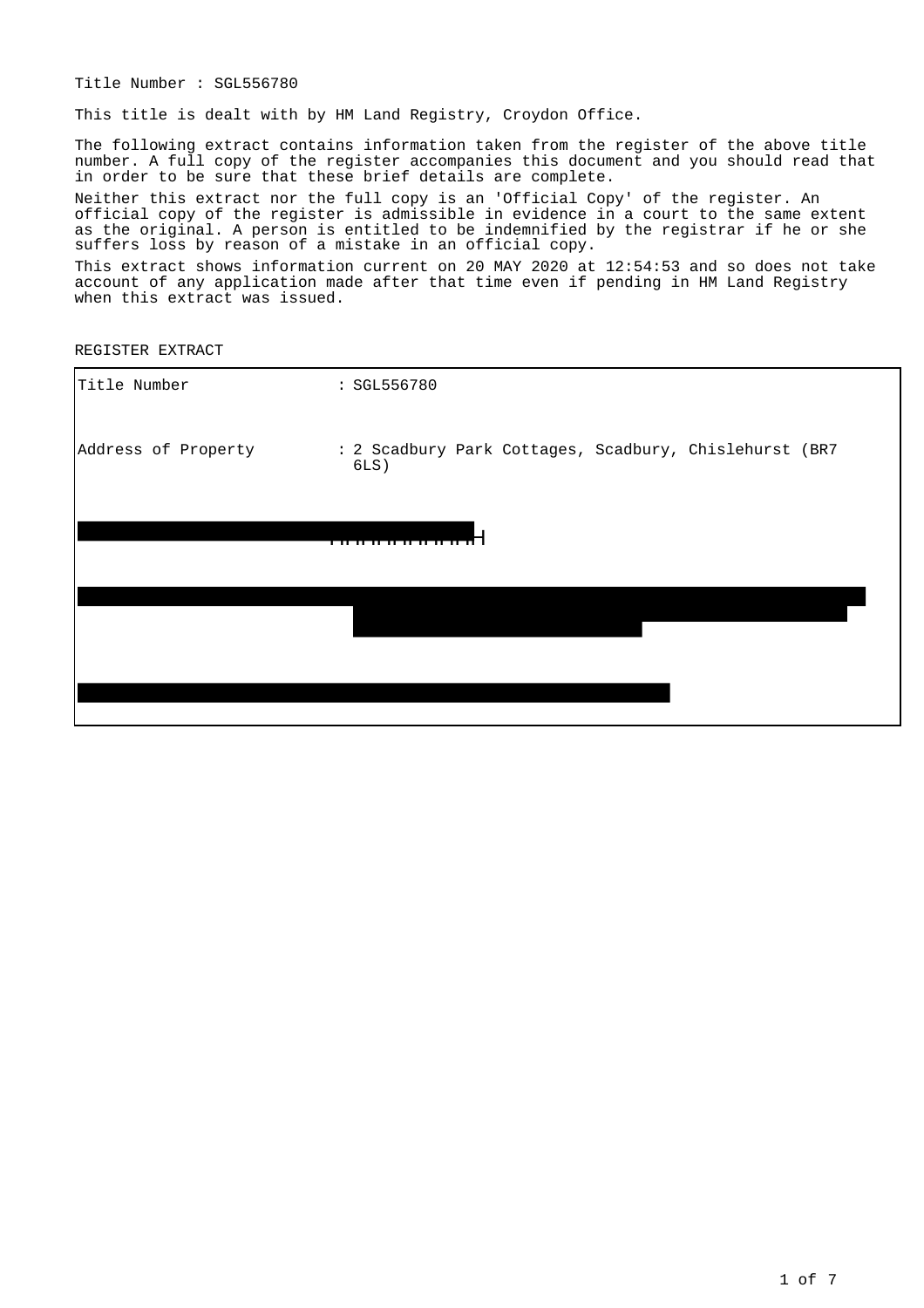This is a copy of the register of the title number set out immediately below, showing the entries in the register on 20 MAY 2020 at 12:54:53. This copy does not take account of any application made after that time even if still pending in HM Land Registry when this copy was issued.

This copy is not an 'Official Copy' of the register. An official copy of the register is admissible in evidence in a court to the same extent as the original. A person is entitled to be indemnified by the registrar if he or she suffers loss by reason of a mistake in an official copy. If you want to obtain an official copy, the HM Land Registry web site explains how to do this.

# A: Property Register

This register describes the land and estate comprised in the title.

BROMLEY

- 1 (08.04.1983) The Freehold land shown edged with red on the plan of the above Title filed at the Registry and being 2 Scadbury Park Cottages, Scadbury, Chislehurst (BR7 6LS).
- 2 The land has the benefit of the rights of way over the land coloured orange hatched black on the supplemental plans marked A to the Transfer dated 6 April 1992 referred to above.

NOTE: Original plans filed.

- 3 (02.06.1992) By transfers of adjacent or neighbouring land pursuant to chapter 1 of Part 1 of the Housing Act 1980 or Part V of the Housing Act 1985 the land in this title has the benefit of but is subject to the easements and other rights prescribed by paragraph 2 of Schedule 2 of the Housing Act 1980 or Schedule 6 of the Housing Act 1985.
- 4 (02.06.1992) The land has the benefit of the rights granted by but is subject as mentioned in the Transfer dated 6 April 1992 referred to in the Charges Register in the following terms:-

THE Property is transferred:-

subject to such rights (if any) granted and with the benefit of such rights (if any) reserved by the transfers of any adjoining or neighbouring land previously sold by the Vendor or its predecessors in title

Subject to and with the benefit of full free and uninterrupted rights of access and use for the benefit of any adjoining or neighbouring land of the Vendor and of the Property over or in respect of existing accessways and utilities in on over or under or serving the said land of the Vendor or the Property at the date hereof together with the mutual obligation to contribute to the costs of works of cleansing maintenance repair and replacement in proportion to respective usage and the right to enter onto the land of the other party to carry out such works making good as soon as reasonably practicable any damage thereby caused

"Accessways" and "utilities" have the meanings ascribed to them in the Sixth Schedule hereto.

NOTE 1: The rights expressed to be granted in respect of existing accessways and utilities serving the said land of the vendor or the property are included in this registration only in so far as the vendor has power to grant the same

NOTE 2: The Sixth Schedule referred to is set out in the Schedule of personal covenants hereto.

5 (02.06.1992) The land has the benefit of the following rights granted by the Transfer dated 6 April 1992 referred to in the Charges Register:-

1. The free and uninterrupted right to the passage and running of water soil gas electricity or other piped fuel telephone television and any other services to and from the Property or any part thereof through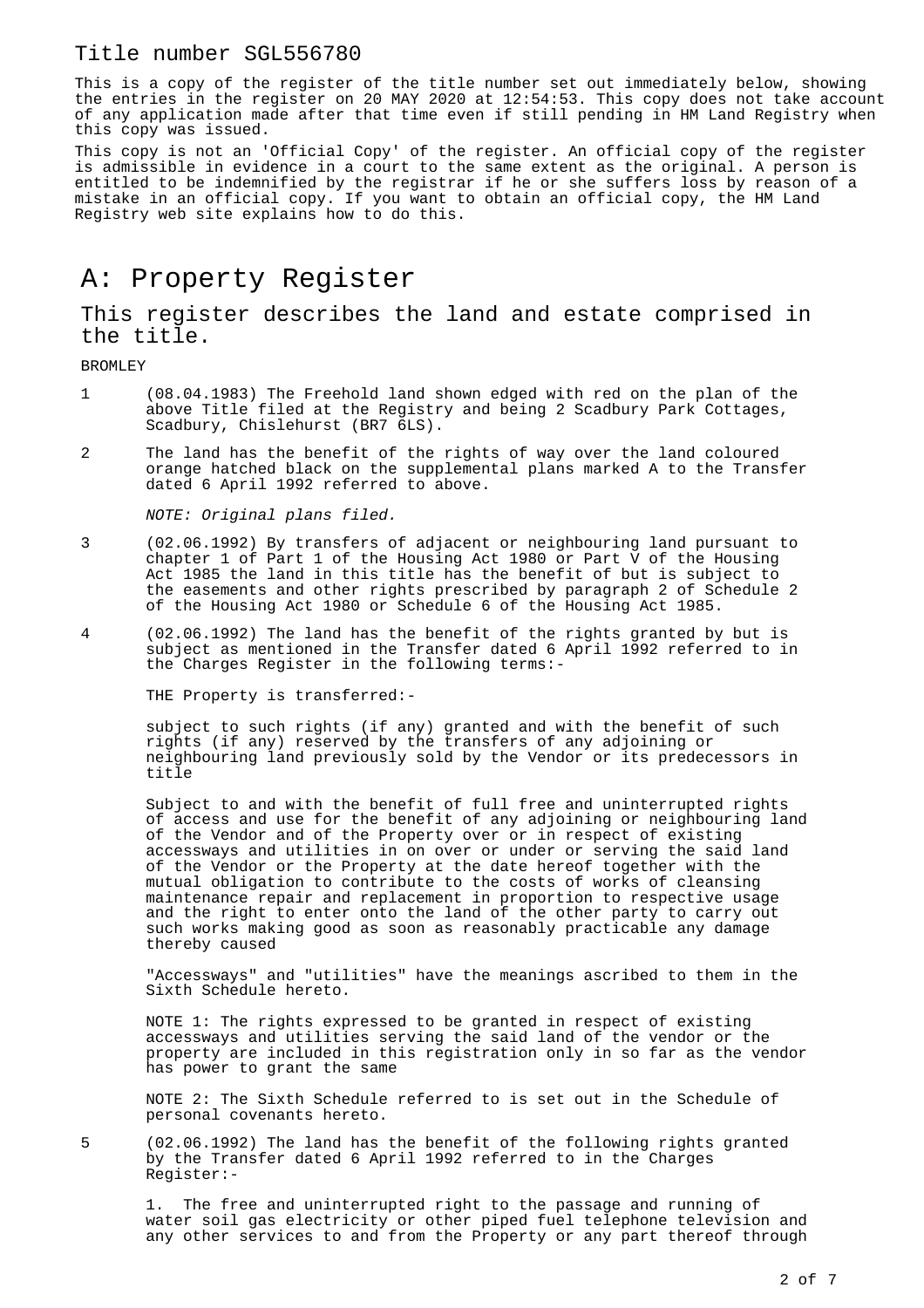## A: Property Register continued

and along all sewers mains pipes drains wires cables conduits and other conducting media and all apparatus appertaining thereto (hereinafter referred to as "the Service Conduits") which are now or may hereafter be in through or under or over the Retained Land (insofar as the same serve the Property or any part thereof) either alone or jointly or in common with the Vendor and all other persons who are now or may hereafter be entitled to connect with or use the same or any of them the Purchaser or its successors in title bearing paying and contributing together with such other persons (including the Vendor and its successors in title) a proper and reasonable proportion according to the extent to which their respective properties are served thereby of the cost of inspecting repairing maintaining renewing altering adjusting and cleansing such Service Conduits together with a right of entry on to the Retained Land with or without workmen materials and appliances upon not less than 7 days prior written notice (except in case of emergency) for the purpose of connecting inspecting repairing maintaining renewing altering adjusting and cleansing such Service Conduits (the Purchaser or its successors in title making good as soon as reasonably practicable at its his or their own expense any damage occasioned by such entry) PROVIDED ALWAYS this will include the right to make further connections and laying new drains or sewers necessary for any increased flow from time to time

2. The free and uninterrupted right for the Purchaser and its successors in title the owner or owners for the time being of the Property or any part thereof and all persons authorised by it or them at all times and for all reasonable purposes connected with the use and enjoyment of the Property or any part thereof in common with the Vendor and all other persons to whom a like right has been or may hereafter be granted to pass and repass over and along the roads (with or without motor vehicles of all types and description) and footways forming part of the Retained Land

3. The right to the unimpeded access and enjoyment of light and air to all the windows in the buildings upon the Property and each and every part thereof now existing and to any buildings to be erected upon the Property or any part thereof within the period of eighty years calculated from the date hereof ("the Perpetuity Period")

4. The full right of subjacent and lateral support from the Retained Land for the benefit of the Property and each and every part thereof.

## B: Proprietorship Register

This register specifies the class of title and identifies the owner. It contains any entries that affect the right of disposal.

### Title absolute

- 1 (18.01.2018) PROPRIETOR: (Registered Society No. and of
- 2 (21.10.2011) A Transfer to a former proprietor contains a covenant of indemnity in respect of the covenants referred to in the Charges Register.
- 3 (21.10.2011) A Transfer to a former proprietor dated 6 April 1992 made between (1) The Mayor and Burgesses of the London Borough of Bromley (Vendor) and (2) Broomleigh Housing Association Limited (Purchaser) contains vendor's personal covenant(s) details of which are set out in the schedule of personal covenants hereto.
- 4 (02.06.1992) RESTRICTION: Except under an order of the Registrar no disposition by the proprietor of the land (except an exempt disposal as defined by section 81(8) Housing Act 1988) is to be registered without the consent of the Secretary of State to that disposition made under the provisions of section 133 of that Act.
- 5 (02.06.1992) RESTRICTION: Except under an order of the registrar no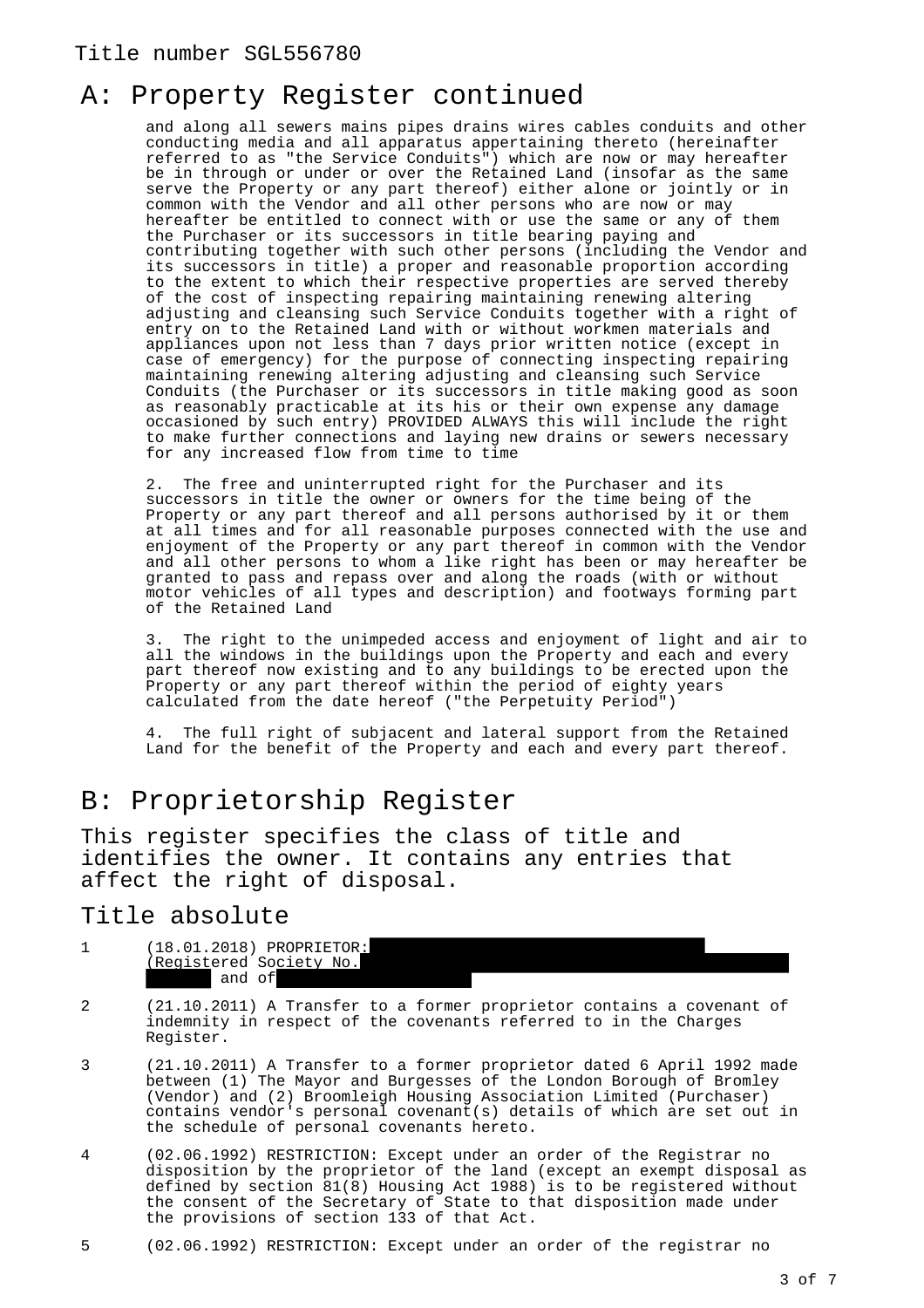## B: Proprietorship Register continued

disposition of a qualifying dwellinghouse (except to a qualifying person or persons) is to be registered without the consent of the Secretary of State given under section 171D(2) of the Housing Act 1985 as applied by the Housing (Preservation of Right to Buy) Regulations 1989.

6 (13.12.2016) RESTRICTION: No disposition of the registered estate by the proprietor of the registered estate or by the proprietor of any registered charge, not being a charge registered before the entry of this restriction is to be registered without a written consent signed by the proprietor for the time being of the Charge dated 29 November 2016 in favour of Prudential Trustee Company Limited referred to in the Charges Register or their conveyancer.

### Schedule of personal covenants

1 The following are details of the personal covenants contained in the Transfer dated 6 April 1992 referred to in the Proprietorship Register:-

THE Vendor covenants with the Purchaser for the benefit of the whole and every part of the Property to observe and perform the stipulations conditions and covenants contained or referred to in the Sixth Schedule

THE SIXTH SCHEDULE

("Vendor's Covenants" - Clause 7)

The Vendor and its successors in title hereby covenant with the Purchaser and its successors in title from time to time and at all times hereafter well and substantially to light repair maintain cleanse and renew:-

(a) all forecourts carriageways roads highways paths ways passages affording access to or egress from the Property (hereinafter called "the accessways") and

(b) all sewers drains watercourses pipes wires vents chimneys ducts shafts cables cistern tanks gutters and all other conducting media or apparatus for the provision of foul and surface water drainage electricity gas water telephone heating ventilation air conditioning the passage of smoke and fumes and all other utilities and services serving the Property (herreinafter called "the utilities")

situate in under or upon the Retained Land which now or at any time within the Perpetuity Period shall pass or run to or from the Property until such time as the accessways and/or the utilities shall become adopted by the appropriate public authority and maintainable at the public expense.

### C: Charges Register

This register contains any charges and other matters that affect the land.

1 A Conveyance of other land dated 7 January 1936 affecting the land in this title and other land made between  $(1)$ 

John Marsham-Townshend and (3) J W Ellingham Limited (Purchaser) contains covenants by the Vendor Details of which are set out in the schedule of restrictive convenants hereto.

- 2 (02.06.1992) The dwellinghouse comprised in this title is the subject of a preserved Right to Buy in favour of qualifying persons as determined by Section 171A-H of the Housing Act 1985 as applied by the Housing (Preservation of Right to Buy) Regulations 1989.
- 3 (02.06.1992) A Transfer of the land in this title and other land dated 6 April 1992 made between  $(1)$ Borough of Bromley (Vendor) and (2) Broomleigh Housing Association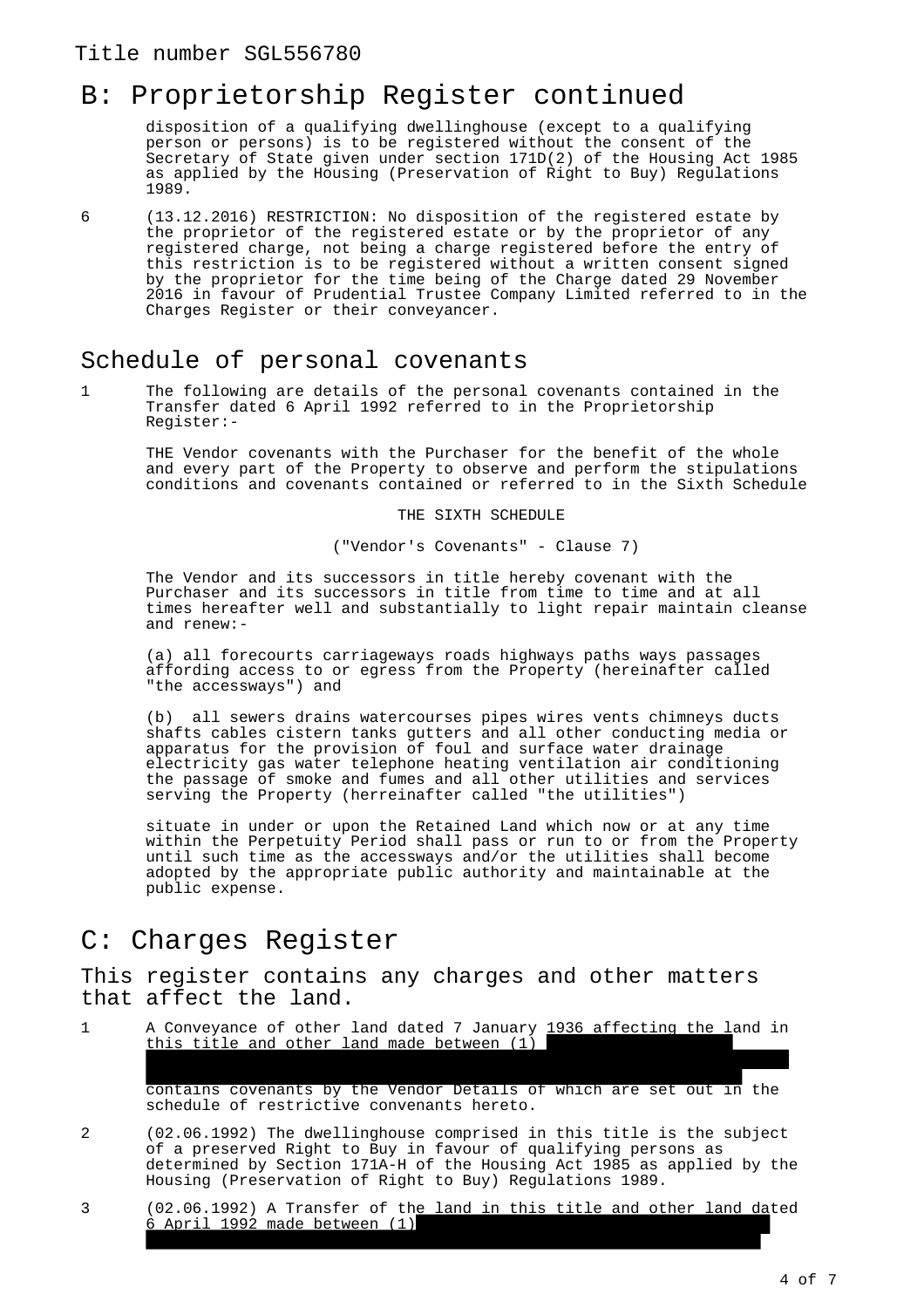### C: Charges Register continued

Limited (Purchaser) contains covenants details of which are set out in the schedule of restrictive covenants hereto.

4 (02.06.1992) The land is subject to the following rights reserved by the Transfer dated 6 April 1992 referred to above:-

1. The full right of subjacent and lateral support from the Property for the benefit of the Retained Land

2. The right to enter uppon the Property with or without workmen materials and appliances upon not less than seven days prior written notice (except in case of emergency) for the purpose of repairing and or maintaining all or any buildings now erected (or to be erected within the Perpetuity Period) on the Retained Land and also to construct or lay on over or under the same Service Conduits which serve the Retained Land or any building or buildings erected or to be erected within the Perpetuity Period either alone or jointly or in common with the Property or any part thereof (the Vendor or the Vendor's successors in title exercising such rights making good as soon as reasonably practicable any damage caused thereby)

3. The free and uninterrupted right to the passage and running of water soil gas electricity or other piped fuel telephone television and any other services to and from the Retained Land through and along the Service Conduits which are now or may hereafter be in through or over or under the Property (insofar as the same serve the Retained Land or any part thereof) either alone or in common or jointly with all other persons who are now or may hereafter be entitled to connect with or use the same or any of them (the Vendor or its successors in title or other persons as aforesaid paying and contributing together with the Purchaser or its successors in title a proper and reasonable proportion according to the extent to which their respective properties are served thereby of the cost of inspecting repairing maintaining renewing altering adjusting and cleansing such Service Conduits together with the right to enter onto the Property with or without workmen materials and appliances for the purpose of connecting to inspecting repairing maintaining renewing altering adjusting and cleansing such Service Conduits the Vendor its successors in title or other person or persons as aforesaid making good as soon as reasonably practicable at its his or their own expense any damage occasioned by such entry PROVIDED ALWAYS this will include the right to make further connections and laying new drains or sewers necessary for any increased flow from time to time.

4. The right at all times and for all reasonable purposes connected with the use and enjoyment of any part of the Retained Land in common with the Purchaser and its successors in title to pass and repass over and along all footways and accessways (if any) now forming part of the Property the Vendor or the Vendor's successors in title bearing paying and contributing together with the Purchaser or its successors in title a proper and reasonable proportion (as shall be determined by the Purchaser's Surveyor) of the cost of repairing and maintaining the said footways and accessways (if any)

5. The right to deal with any of the Retained Land in any manner whatsoever.

The right to the unimpeded access and enjoyment of light and air to all windows in the buildings upon the Retained Land now existing and to any buildings to be erected upon the Retained Land within the Perpetuity Period.

5 (13.12.2016) REGISTERED CHARGE dated 29 November 2016 affecting also other titles.

NOTE: Charge reference SGL557569.

trustees.admin@mandg.co.uk.

#### 6 (13.12.2016) Proprietor: No. 1863305) of 10 Fenchurch Avenue, London EC3M 5AG and of

7 (13.12.2016) The proprietor of the Charge dated 29 November 2016 referred to above is under an obligation to make further advances. These advances will have priority to the extent afforded by section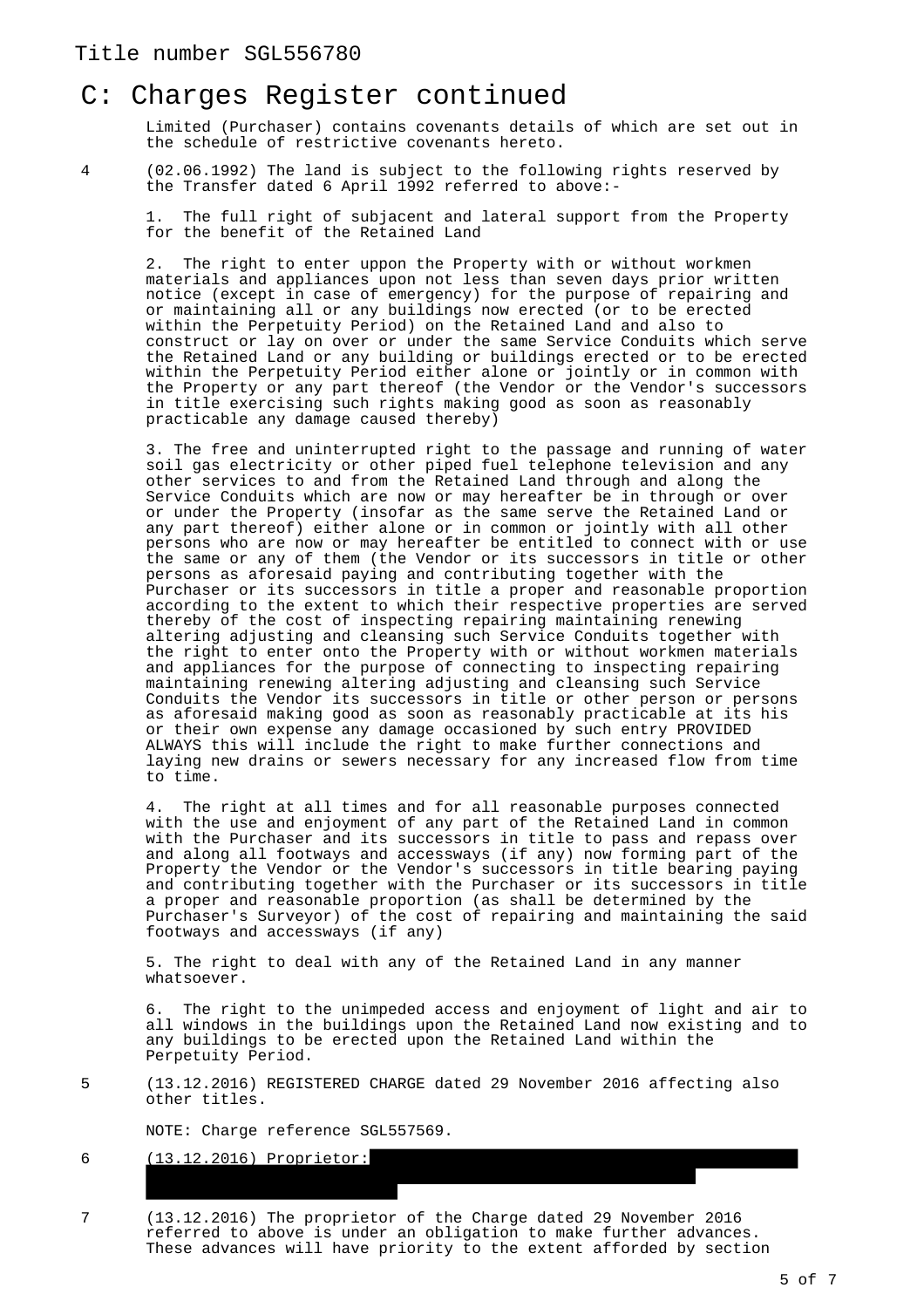### C: Charges Register continued

49(3) Land Registration Act 2002.

### Schedule of restrictive covenants

1 The following are details of the covenants contained in the Conveyance dated 7 January 1936 referred to in the Charges Register:-

(1) FOR the benefit of the lands of the Vendor coloured green and hatched red respectively on the plan thereto or the part thereof for the time being remaining unsold and so as to bind the land thereby conveyed and the owners and occupiers thereof for the time being the Purchaser thereby covenanted with the Vendor that the Purchaser and the persons deriving title under it would thenceforth at all times thereafter observe and perform all and singular the restrictions and stipulations mentioned in the Fourth Schedule thereto.

(2) FOR the benefit of the land thereby conveyed and every part thereof and so as to bind the lands of the Vendor coloured green and hatched red respectively on the plan thereto and the owners and occupiers thereof for the time being the Vendor thereby covenanted with the Purchaser that the Vendor and all persons deriving title under him would thenceforth at all times thereafter observe and perform the said restrictions and stipulations mentioned in the Fourth Schedule thereto Proviso that the Vendor and his successors in title owners for the time being of the land coloured green and hatched red respectively on the plan of so much thereof as for the time being remained unsold or undisposed of at the request of the Purchaser or its successors in title owners for the time being of the land thereby conveyed or so much thereof as for the time being remained unsold or undisposed of and the Purchaser and its successors in title owners for the time being of the land thereby conveyed or of so much thereof as for the time being remained unsold or undisposed of at the request of the Vendor or the persons deriving title under him owners for the time being of the land coloured green and hatched red respectively on the said plan or of so much as remained unsold might release or vary any of the said restrictions or stipulations affecting the land thereby conveyed or the land coloured green and hatched red respectively on the said planas the case might be.

#### THE FOURTH SCHEDULE

PARTICULARS OF RESTRICTIONS IMPOSED ON THE LAND HEREBY CONVEYED

AND THE LAND OF THE VENDOR COLOURED GREEN ON THE PLAN HERETO

1. IN this Schedule "the said land" in regard to the covenants by the Purchaser hereinbefore contained means the land hereby conveyed and in regard to the covenants by the Vendor means the land coloured green on the plan hereto.

2. NO building erection or obstacle of any kind shall be erected or placed within three feet of the boundary shown by a red verge line on the plan hereto of the land hereby conveyed (in this Schedule called "the said land") except the fence to be erected upon the said boundary under the covenant by the Purchaser hereinbefore contained and cross fences therefrom to building plots.

3. NO asbestos tiles shall be used for the roofs of any building erected upon the said land.

4. No part of the land hereby conveyed shall be called Scadbury Park or bear any title incorporating the word "Scadbury" without the consent in writing of the Vendor.

5. NO clay or lime shall be burnt upon any part of the said land.

6. NO part of the said land shall at any time hereafter be used for the purpose of a manufactory mill pumping station gas-works works for producing or supplying electric lighting or power (except such as shall be privately produced for use and consumption on the said land and building thereon) or for the purpose of a hospital for infectious diseases or asylum and no such manufactory mill pumping station gas-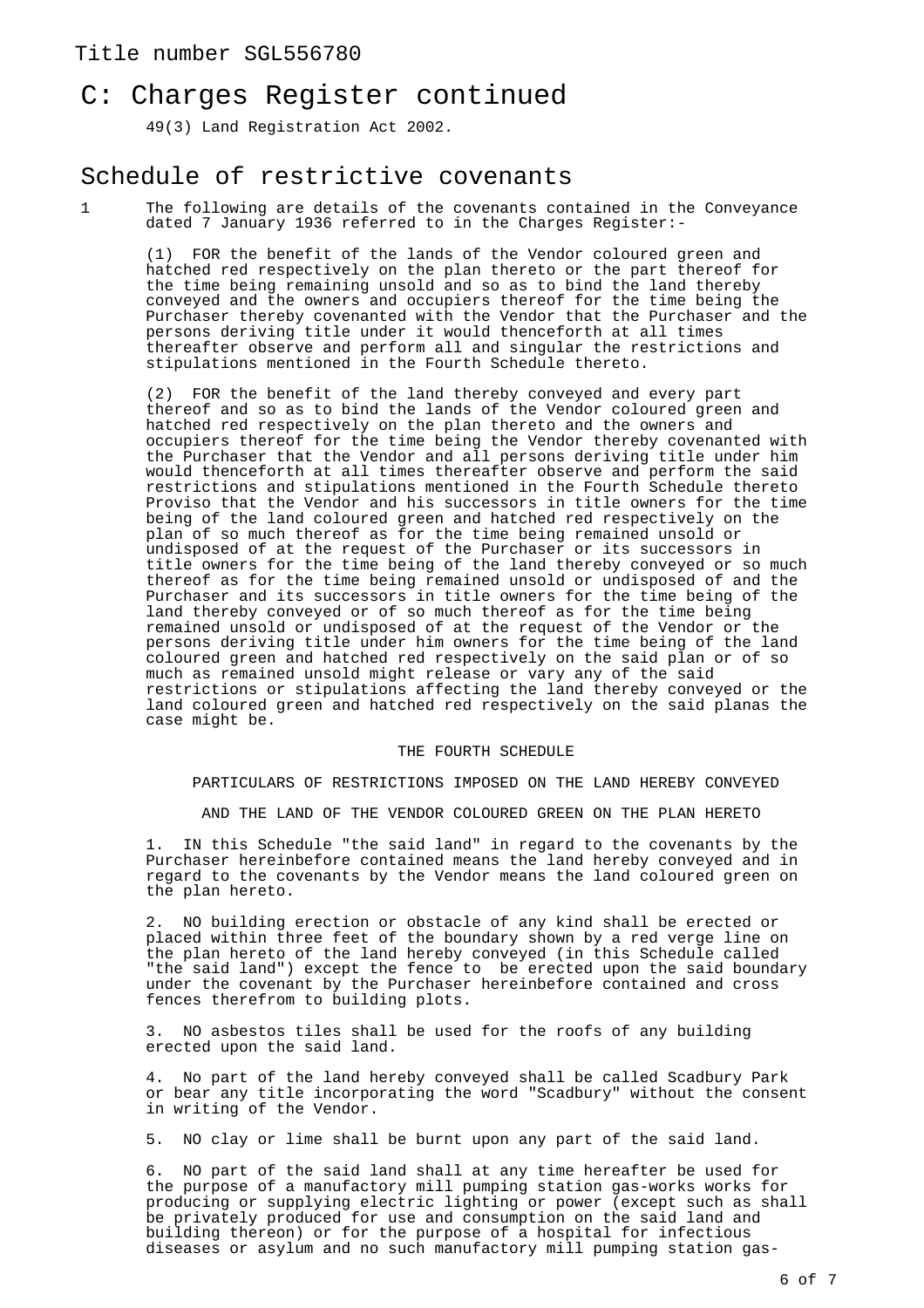#### Schedule of restrictive covenants continued

works for producing or supplying electric lighting or power except as aforesaid and no such hospital or asylum shall at any time be erected opened or carried on upon the said land no part of the said land or any building thereon shall be used for the purposes of an aerodrome or a racing track or a dirt track or for any offensive noisy or dangerous trade business or occupation.

7. IN this Schedule the expression "the Vendor" shall include the successors in title of the Vendor hereinbefore named the owner or owners of the Scadbury Park Estate or the unsold part thereof for the time being.

NOTE 1: No part of the land coloured green or hatched red in the Conveyance Plan is included in the land in this title

NOTE 2: The red verge line referred to does not effect the land in this title.

2 The following are details of the covenants contained in the Transfer dated 6 April 1992 referred to in the Charges Register.

THE Purchaser covenants with the Vendor for the benefit of the whole and every part of the Retained Land to observe and perform the covenants set out in the Fifth Schedule but the Purchaser and the persons deriving title under it shall not be personally liable in damages under this covenant once they cease to have an interest in the Property or any part thereof

THE FIFTH SCHEDULE

("Purchaser's Covenants" - Clause 5)

1. Not to do or keep or suffer to be done or kept on the Property or any part thereof any act or thing which may be or become a nuisance or annoyance or cause inconvenience to the Vendor or its successors in title the owners or occupiers of the Retained Land.

Forever hereafter to maintain good and sufficient boundary fences along such boundaries of the Property as shall be marked with a 'T' on the plan or plans (if any) annexed hereto.

NOTE 1: The Transfer contains the following provision:-

All covenants by the Purchaser are expressed to be pursuant to Section 33 of the Local Government (Miscellaneous Provisions) Act 1982.

NOTE 2: The 'T' marks referred to in clause 2 of the schedule above were not shown on the transfer plan

NOTE 3: The retained land referred to compris that remaining in title number SGL369999 and all other land in the ownership of the Vendor adjoining or neighbouring land transferred to the Purchaser by this Transfer being roadways, footpaths, amenity land and park land.

#### End of register